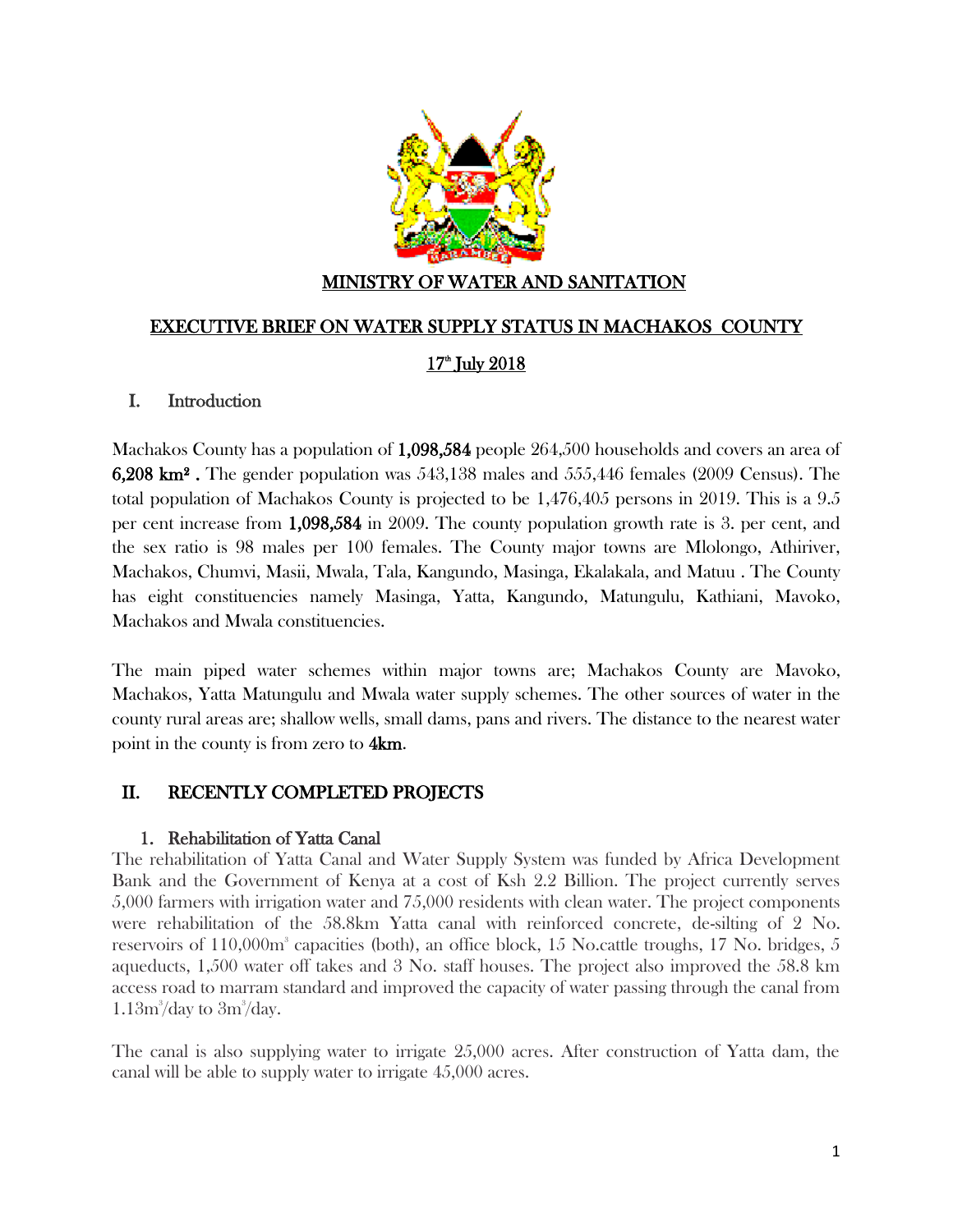#### 2. Kaewa – Masinga water supply project;

The project cost was Ksh 83 million and produces  $500<sup>m</sup>$  of water per day serving 14,285 people and was completed in fy2015/16. The scope of works included; 14km of distribution line, 4 No. water kiosks,  $150\mathrm{m}^{\mathrm{s}}$  steel elevated tank at Kaewa market, and  $250\mathrm{m}^{\mathrm{s}}$ ; steel elevated tank at Masinga town.

### 3. Masinga - Kitui Water Supply and Sanitation

Masinga-Kitui water supply project was funded by Africa development Bank and the Government of Kenya at a cost of Ksh 2.2 billion serving both Machakos and Kitui Counties. It was completed in June 2015. The project serves 12,285 people with water within Machakos County in Masinga Constituency. The project components within Masinga Constituency are; Intake works and treatment works of capacity  $9,000\text{m}^3/\text{day}$ , a 18Km rising main, a 10Km distribution line, and 3,000m<sup>3</sup> reinforced concrete tank at Kwamuthumba hill .

# III. ONGOING WATER SUPPLY AND SANITATION PROJECTS

## 1. Mavoko Drinking Water Supply Project

The project is within Mavoko Constituency, funded by Belgium Government and Government of Kenya at a cost of Ksh 2.8 billion and will serve a population of 150,000 people within Mlolongo and Athiriver towns. Currently the project is ongoing and at 10% complete. Its scope of works involve; Independent line from Nairobi Water Company to supply 5,000m<sup>3</sup>/day, Rehabilitation of Nol-Turesh line and tanks to supply 1,000m3/day, Rehabilitation and de-silting of KMC (8,000m3/day) and EAPC dam (3,000m3/day), New Mavoko water treatment plant of 12,000m<sup>3</sup>/day capacity, construction of new pipeline works of over 70km including rehabilitation of the reticulation system, construction of  $2No. 2,500M^3$  Water storage tanks and  $1No. 5,000M^3$  tank at KCAA grounds.

## 2. Masinga Cluster Water Supply Project

Masinga Cluster Water Supply Project is 99% complete and in, Masinga Constituency. It is fully funded by the National Government. The project cost is Ksh 139 million and will serve 16,000 people with clean water. The project components are laying of 23.4 km rising main, laying of 13 km gravity distribution main, construction of one  $200<sup>m</sup>$  masonry tank and construction of four water kiosks. The daily production capacity will be  $560\mathrm{m}^3$ .

## 3. Matungulu Water Supply Project.

The project is funded by Kenya Italy Dept Development Programme at a cost of Ksh 107 million. It will serve a population of 28,000 people. The project is currently at 98% complete and the scope of works include; Drilling and equipping of 1No. borehole, construction of 1 no. grade 9 house, laying of a 5km rising main, construction of  $1500m<sup>3</sup>$ rc tank, laying of  $15km$  gravity main line, fabrication and erection of  $250\mathrm{m}^3$ and $100\mathrm{m}^3$ elevated steel tanks, construction of 6no. water kiosks. after completetion the total production capacity will be  $720\mathrm{m}^{\mathrm{s}}/\mathrm{day}.$ 

### 4. Machakos Water supply & Sanitation Project

The Machakos Water supply & Sanitation Project is funded by Africa Development Bank and the Government of Kenya at a cost of Ksh 2.7 billion. The daily production capacity will be  $15,000m^3$ . The project water supply components are Construction/Augmentation of water supply system, construction of Miwongoni dam of 15m high, rehabilitation of Maruba dam and existing water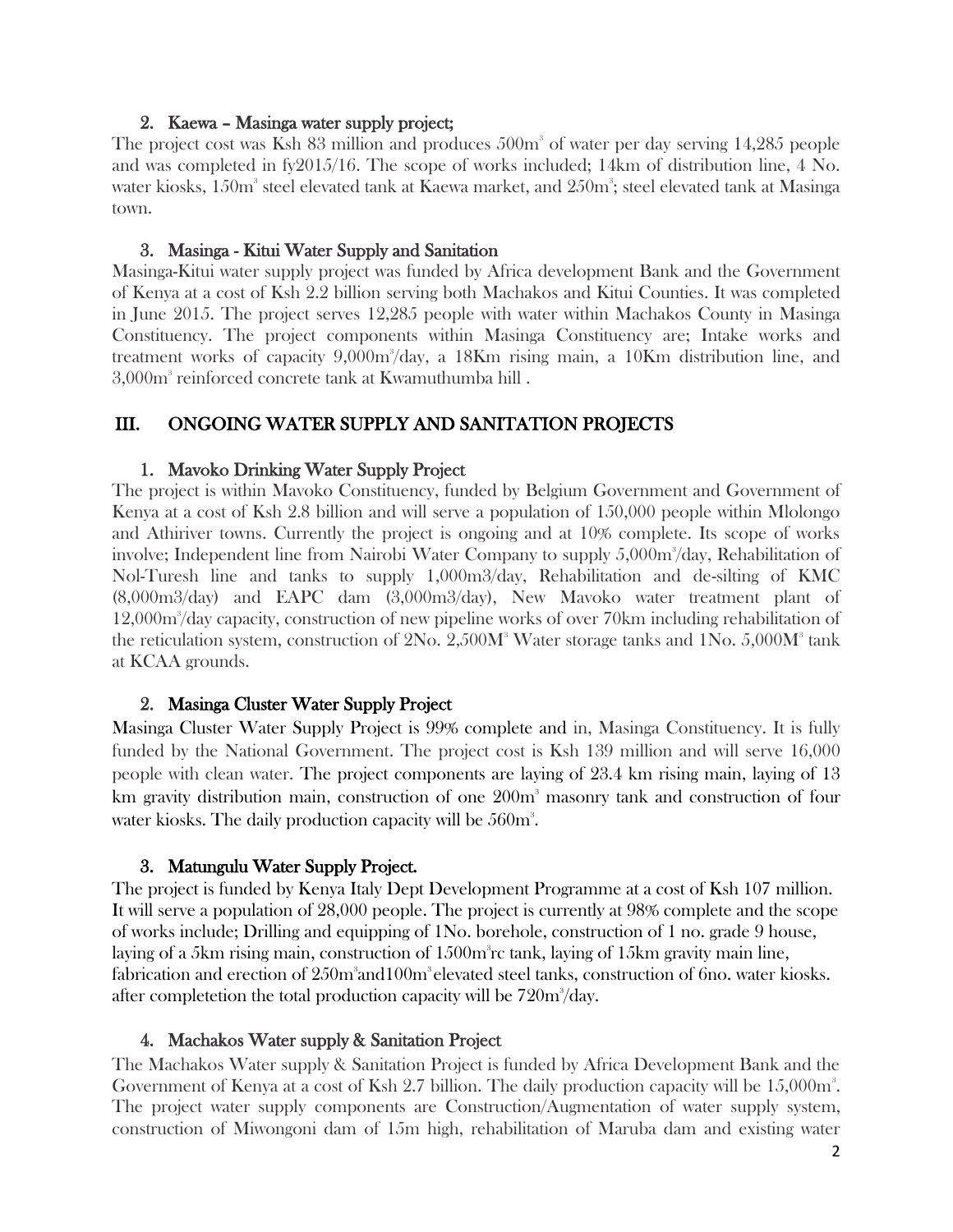supply system, construction of  $5,000m^3$  tank and  $3,000m^3$  tank, rehabilitation of existing 5 No boreholes, drilling and equipping of new 10 No, boreholes. The population to be served is 200,000 people. The sewerage component will involve; Construction new sewerage system of capacity 10,000m<sup>3</sup>/day and rehabilitation of existing Machakos town sewerage system of 3,000m<sup>3</sup> /day to serve 100,668 people. Currently review of technical designs are complete and procurement of civil works contractor ongoing. The works are expected to start by Month of October 2018 and completed by October 2020

#### 5. Mwala Cluster Water Supply & Sanitation Project

The Mwala Cluster Water Supply & Sanitation is financed by Africa Development Bank and the Government of Kenya through at a cost of Ksh 586 million. The project is within Mwala constituency and will serve the areas of Mwala, Mbiuni, Masii, and Kabaa markets. The daily production capacity will be 6,000m<sup>3</sup>. The project components are Construction of intake works at Ndarugu river, construction of new water supply system and rehabilitation of the existing water supply systems . The project will serve 55,428 people. The second phase will involve Construction of Masii sewerage system and Sanitation Facilities in Mwala, Mbiuni, and Kabaa markets to serve over 26,666 people in the market centres. Currently review of technical designs are complete and procurement of civil works contractor ongoing. The works are expected to start by Month of October 2018 and completed by October 2020.

### 6. Matuu Last Mile Water Supply Project

This project is funded by Africa Development Bank at a accost of Ksh 450 million and will involve extension of water supply systems within Matuu town and its environs including individual household connections. It's expected to serve over 15,000 people. Currently the procurement of consultancy services for technical design is ongoing.

### 7. Ndarugu Dam 1 Water Supply Project

The Ndarugu Dam 1 Water Supply Project is currently under procurement and aimed at serving 1,422,000 people with clean water in Ndarugu and Junja areas in Kiambu, Nairobi Eastlands in Nairobi County, Mavoko in Machakos county and Kitengela in Kajiado county at a cost of approximately Ksh 40 billion. The project components will entail a 35m high dam to store 225 million  $M^3$  of water, a treatment plant of  $173,000m^3$ /day of clean water,  $103km$  raising main and distribution system,  $2$  Booster stations,  $2$  RC reservoirs of  $10{,}000\mathrm{m}^{\mathrm{s}}$  each and other several tanks of different sizes. Bidding process closed on  $31<sup>*</sup>$  Jan 2017 and the evaluation report forwarded to the Ministry of Water and Sanitation for No Objection. Civil works are expected to start once the project has been cleared by all the relevant Government Ministries.

#### 1. Drilling and equipping of Boreholes

The Boards' mandate also includes drilling and equipping of boreholes through financing from the Government of Kenya and its development partners. The total number of boreholes drilled and equipped by end of 2017 is 47 in number within Machakos County at a cost of 262,692,526 and serves approximately 81,688 people.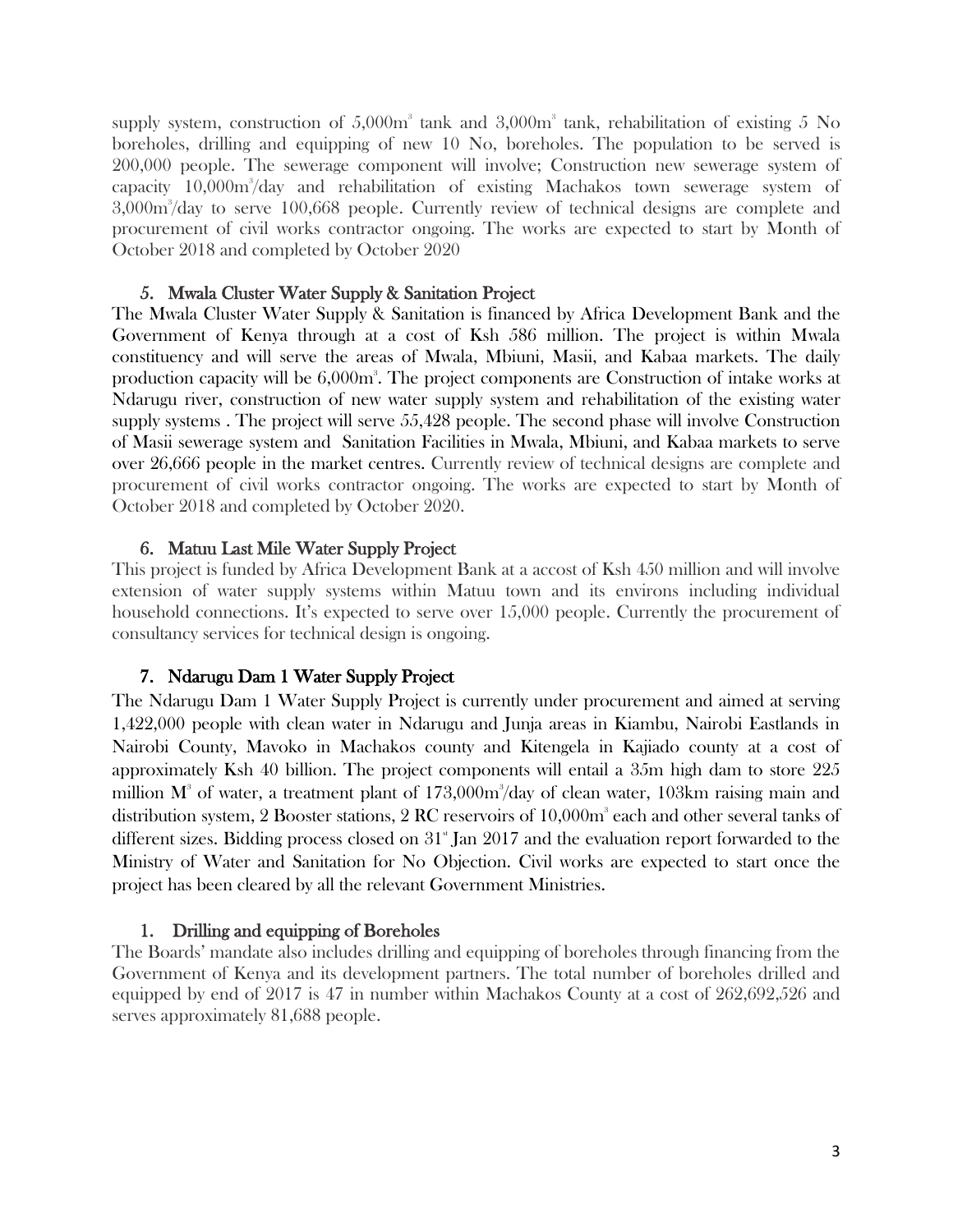| S/<br>N<br>$\mathbf{o}$ | $\sigma$<br>Name<br>Project                         | Ward/<br>Constituen<br><b>Cy</b> | Scope of Works                                                                                                                                                                                                          | Cost (Kshs.) | Population<br><b>Served</b>              | <b>Current Status</b>                                                                           |
|-------------------------|-----------------------------------------------------|----------------------------------|-------------------------------------------------------------------------------------------------------------------------------------------------------------------------------------------------------------------------|--------------|------------------------------------------|-------------------------------------------------------------------------------------------------|
| $\mathbf{1}$            | Ngunyumu-<br>pipeline<br>Water<br>supply<br>Project | Machakos<br>Town                 | of 8.3<br>Laying<br>$\bullet$<br>km<br>Construction of<br>50 <sub>m3</sub><br>No.<br>9.<br>masonry tanks<br>Construction of<br>1<br>water<br>kiosksand<br>installationof<br>10 <sub>m3</sub><br>plastic<br>tank         | 5,230,711.00 | 1,500<br>People<br>and 300<br>livestock  | Project ongoing<br>and at 95%<br>complete and<br>to be<br>completed by<br>end of August<br>2018 |
| $\overline{2}$          | Mikuyu<br>Borehole<br>water<br>supply<br>project    | Machakos<br>Town                 | of<br>Equipping<br>$\bullet$<br>1No. borehole<br>Laying og $450m$<br>$\bullet$<br>pipeline<br>Construction of<br>No.1<br>N <sub>o</sub><br>1<br>water kiosk with<br>1N <sub>O</sub><br>10 <sub>m3</sub><br>plastic tank | 2,849,923.00 | 3000<br>People<br>and 1,000<br>livestock | Project ongoing<br>and at 95%<br>complete and<br>to be<br>completed by<br>end of August<br>2018 |

## GOK FUNDED ONGOING PRIORITY PROJECTS IN F/Y 2017/18

### ONGOING WATER SUPPLY AND SEWERAGE PROJECT DESIGNS

### 1. Yatta Dam & Yatta Water Supply Project

The Proposed Yatta Dam & Yatta Water Supply Project designs were funded by Africa Development Bank and the Government of Kenya. The designs are complete and estimated design costs are Ksh 8.3 billion. TAWSB has forwarded the designs to different development partners for funding. The project will serve Machakos County. The project components are Construction of 30m high dam, water supply to Matuu, Sofia, Katangi towns and their environs together with a Sewerage system for Matuu town.

### 1. Design of Mwania water supply project

The proposed Design of Mwania Dam water supply project designs are funded by ADB to serve Machakos town and its environs. The total population to be served will be 200,000 with water supply. The consultancy services for feasibility study, technical design and preparation of tender documents is currently ongoing.